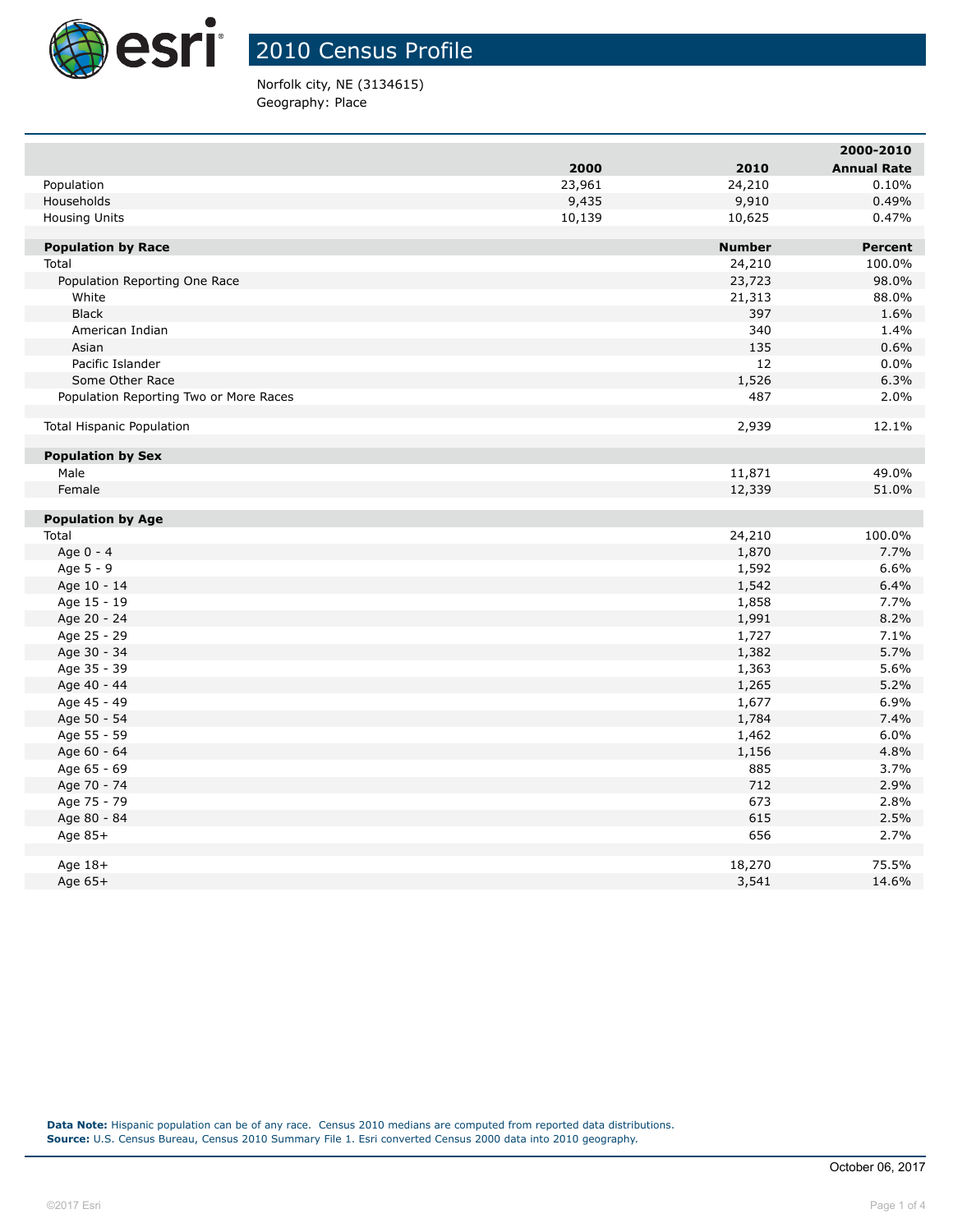

Norfolk city, NE (3134615) Geography: Place

| 9,910<br>100.0%<br>Total<br>Households with 1 Person<br>3,216<br>32.5%<br>6,694<br>67.5%<br>Households with 2+ People<br>Family Households<br>6,005<br>60.6%<br>46.3%<br><b>Husband-wife Families</b><br>4,585<br>1,916<br>19.3%<br>With Own Children<br>1,420<br>14.3%<br>Other Family (No Spouse Present)<br>958<br>9.7%<br>With Own Children<br>Nonfamily Households<br>689<br>7.0%<br>All Households with Children<br>3,068<br>31.0%<br>Multigenerational Households<br>191<br>1.9% |
|-----------------------------------------------------------------------------------------------------------------------------------------------------------------------------------------------------------------------------------------------------------------------------------------------------------------------------------------------------------------------------------------------------------------------------------------------------------------------------------------|
|                                                                                                                                                                                                                                                                                                                                                                                                                                                                                         |
|                                                                                                                                                                                                                                                                                                                                                                                                                                                                                         |
|                                                                                                                                                                                                                                                                                                                                                                                                                                                                                         |
|                                                                                                                                                                                                                                                                                                                                                                                                                                                                                         |
|                                                                                                                                                                                                                                                                                                                                                                                                                                                                                         |
|                                                                                                                                                                                                                                                                                                                                                                                                                                                                                         |
|                                                                                                                                                                                                                                                                                                                                                                                                                                                                                         |
|                                                                                                                                                                                                                                                                                                                                                                                                                                                                                         |
|                                                                                                                                                                                                                                                                                                                                                                                                                                                                                         |
|                                                                                                                                                                                                                                                                                                                                                                                                                                                                                         |
|                                                                                                                                                                                                                                                                                                                                                                                                                                                                                         |
| Unmarried Partner Households<br>644<br>6.5%                                                                                                                                                                                                                                                                                                                                                                                                                                             |
| 619<br>6.2%<br>Male-female                                                                                                                                                                                                                                                                                                                                                                                                                                                              |
| 25<br>0.3%<br>Same-sex                                                                                                                                                                                                                                                                                                                                                                                                                                                                  |
| 2.36<br>Average Household Size                                                                                                                                                                                                                                                                                                                                                                                                                                                          |
|                                                                                                                                                                                                                                                                                                                                                                                                                                                                                         |
| <b>Family Households by Size</b>                                                                                                                                                                                                                                                                                                                                                                                                                                                        |
| Total<br>6,005<br>100.0%                                                                                                                                                                                                                                                                                                                                                                                                                                                                |
| 2,794<br>46.5%<br>2 People                                                                                                                                                                                                                                                                                                                                                                                                                                                              |
| 1,286<br>3 People<br>21.4%                                                                                                                                                                                                                                                                                                                                                                                                                                                              |
| 4 People<br>1,057<br>17.6%                                                                                                                                                                                                                                                                                                                                                                                                                                                              |
| 537<br>5 People<br>8.9%                                                                                                                                                                                                                                                                                                                                                                                                                                                                 |
| 210<br>6 People<br>3.5%                                                                                                                                                                                                                                                                                                                                                                                                                                                                 |
| 121<br>7+ People<br>2.0%                                                                                                                                                                                                                                                                                                                                                                                                                                                                |
| 3.00<br>Average Family Size                                                                                                                                                                                                                                                                                                                                                                                                                                                             |
|                                                                                                                                                                                                                                                                                                                                                                                                                                                                                         |
| <b>Nonfamily Households by Size</b>                                                                                                                                                                                                                                                                                                                                                                                                                                                     |
| 3,905<br>Total<br>100.0%                                                                                                                                                                                                                                                                                                                                                                                                                                                                |
| 3,216<br>82.4%<br>1 Person                                                                                                                                                                                                                                                                                                                                                                                                                                                              |
| 538<br>13.8%<br>2 People                                                                                                                                                                                                                                                                                                                                                                                                                                                                |
| 100<br>2.6%<br>3 People                                                                                                                                                                                                                                                                                                                                                                                                                                                                 |
| 4 People<br>38<br>1.0%                                                                                                                                                                                                                                                                                                                                                                                                                                                                  |
| 6<br>5 People<br>0.2%                                                                                                                                                                                                                                                                                                                                                                                                                                                                   |
| 0.1%<br>6 People<br>4                                                                                                                                                                                                                                                                                                                                                                                                                                                                   |
| 7+ People<br>3<br>0.1%                                                                                                                                                                                                                                                                                                                                                                                                                                                                  |
| Average Nonfamily Size<br>1.24                                                                                                                                                                                                                                                                                                                                                                                                                                                          |
| Population by Relationship and Household Type                                                                                                                                                                                                                                                                                                                                                                                                                                           |
| Total<br>24,210<br>100.0%                                                                                                                                                                                                                                                                                                                                                                                                                                                               |
| In Households<br>23,378<br>96.6%                                                                                                                                                                                                                                                                                                                                                                                                                                                        |
| In Family Households<br>18,552<br>76.6%                                                                                                                                                                                                                                                                                                                                                                                                                                                 |
| 6,005<br>24.8%<br>Householder                                                                                                                                                                                                                                                                                                                                                                                                                                                           |
| Spouse<br>4,585<br>18.9%                                                                                                                                                                                                                                                                                                                                                                                                                                                                |
| Child<br>6,903<br>28.5%                                                                                                                                                                                                                                                                                                                                                                                                                                                                 |
| Other relative<br>513<br>2.1%                                                                                                                                                                                                                                                                                                                                                                                                                                                           |
| 546<br>Nonrelative<br>2.3%                                                                                                                                                                                                                                                                                                                                                                                                                                                              |
| 4,826<br>19.9%<br>In Nonfamily Households                                                                                                                                                                                                                                                                                                                                                                                                                                               |
| In Group Quarters<br>832<br>3.4%                                                                                                                                                                                                                                                                                                                                                                                                                                                        |
| Institutionalized Population<br>408<br>1.7%                                                                                                                                                                                                                                                                                                                                                                                                                                             |
| Noninstitutionalized Population<br>424<br>1.8%                                                                                                                                                                                                                                                                                                                                                                                                                                          |

**Data Note: Households with children** include any households with people under age 18, related or not. **Multigenerational households** are families with 3 or more parent-child relationships. **Unmarried partner households** are usually classified as nonfamily households unless there is another member of the household related to the householder. Multigenerational and unmarried partner households are reported only to the tract level. Esri estimated block group data, which is used to estimate polygons or non-standard geography. **Average family size** excludes nonrelatives. **Source:** U.S. Census Bureau, Census 2010 Summary File 1.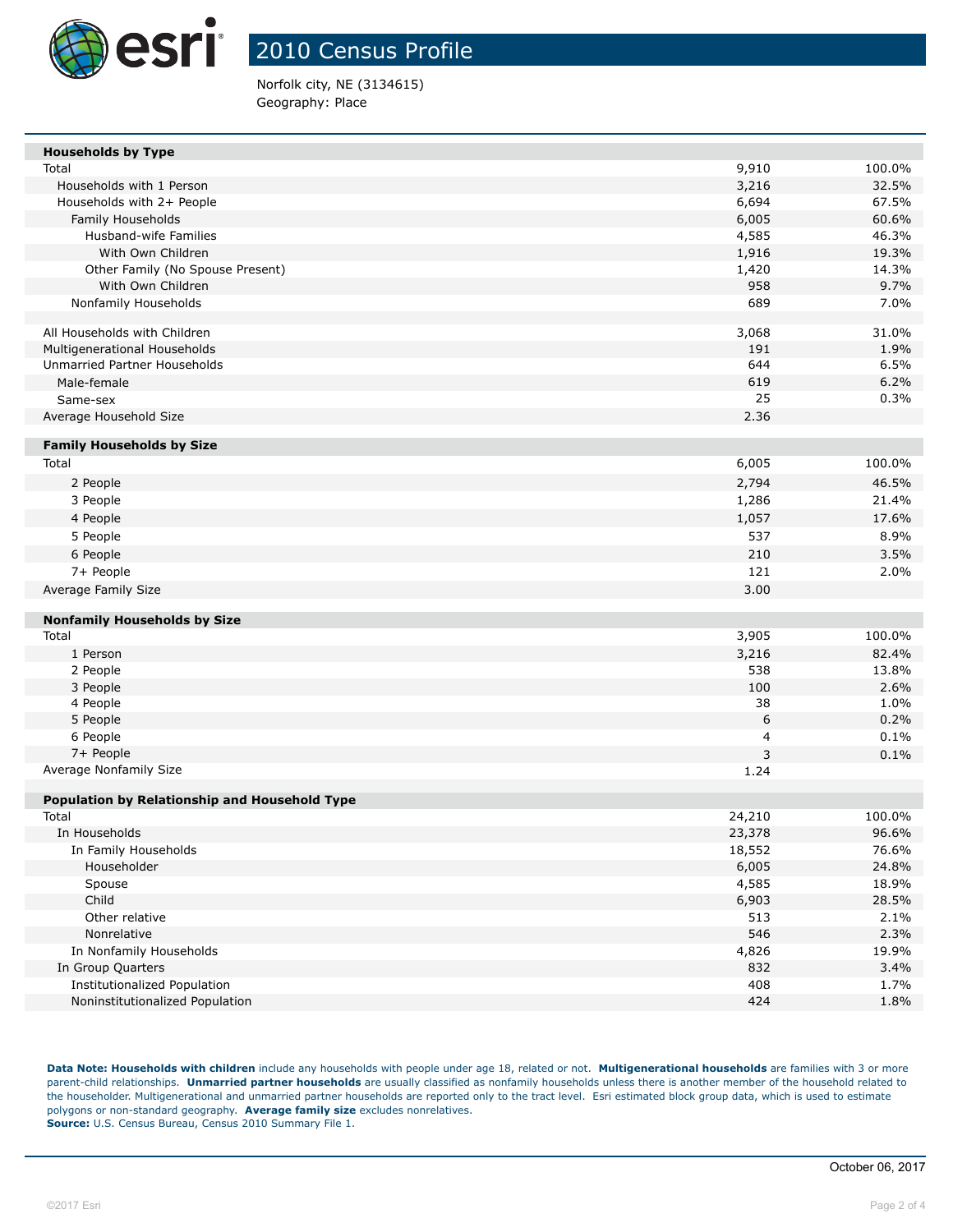

Norfolk city, NE (3134615) Geography: Place

| <b>Family Households by Age of Householder</b>                                                            |                |        |
|-----------------------------------------------------------------------------------------------------------|----------------|--------|
| Total                                                                                                     | 6,005          | 100.0% |
| Householder Age 15 - 44                                                                                   | 2,591          | 43.1%  |
| Householder Age 45 - 54                                                                                   | 1,355          | 22.6%  |
| Householder Age 55 - 64                                                                                   | 974            | 16.2%  |
| Householder Age 65 - 74                                                                                   | 615            | 10.2%  |
| Householder Age 75+                                                                                       | 470            | 7.8%   |
| Nonfamily Households by Age of Householder                                                                |                |        |
| Total                                                                                                     | 3,905          | 100.0% |
| Householder Age 15 - 44                                                                                   | 1,458          | 37.3%  |
| Householder Age 45 - 54                                                                                   | 712            | 18.2%  |
| Householder Age 55 - 64                                                                                   | 577            | 14.8%  |
| Householder Age 65 - 74                                                                                   | 387            | 9.9%   |
| Householder Age 75+                                                                                       | 771            | 19.7%  |
| <b>Households by Race of Householder</b>                                                                  |                |        |
| Total                                                                                                     | 9,910          | 100.0% |
| Householder is White Alone                                                                                | 9,151          | 92.3%  |
| Householder is Black Alone                                                                                | 135            | 1.4%   |
| Householder is American Indian Alone                                                                      | 108            | 1.1%   |
| Householder is Asian Alone                                                                                | 39             | 0.4%   |
| Householder is Pacific Islander Alone                                                                     | $\overline{4}$ | 0.0%   |
| Householder is Some Other Race Alone                                                                      | 391            | 3.9%   |
| Householder is Two or More Races                                                                          | 82             | 0.8%   |
| Households with Hispanic Householder                                                                      | 711            | 7.2%   |
| <b>Husband-wife Families by Race of Householder</b>                                                       |                |        |
| Total                                                                                                     | 4,585          | 100.0% |
| Householder is White Alone                                                                                | 4,283          | 93.4%  |
| Householder is Black Alone                                                                                | 42             | 0.9%   |
| Householder is American Indian Alone                                                                      | 28             | 0.6%   |
| Householder is Asian Alone                                                                                | 19             | 0.4%   |
| Householder is Pacific Islander Alone                                                                     | 1              | 0.0%   |
| Householder is Some Other Race Alone                                                                      | 190            | 4.1%   |
| Householder is Two or More Races                                                                          | 22             | 0.5%   |
| Husband-wife Families with Hispanic Householder                                                           | 357            | 7.8%   |
| <b>Other Families (No Spouse) by Race of Householder</b>                                                  |                |        |
| Total                                                                                                     | 1,420          | 100.0% |
| Householder is White Alone                                                                                | 1,172          | 82.5%  |
| Householder is Black Alone                                                                                | 39             | 2.7%   |
| Householder is American Indian Alone                                                                      | 48             | 3.4%   |
| Householder is Asian Alone                                                                                | 7              | 0.5%   |
| Householder is Pacific Islander Alone                                                                     | $\overline{2}$ | 0.1%   |
| Householder is Some Other Race Alone                                                                      | 121            | 8.5%   |
| Householder is Two or More Races                                                                          | 31             | 2.2%   |
| Other Families with Hispanic Householder                                                                  | 210            | 14.8%  |
| Nonfamily Households by Race of Householder                                                               |                |        |
| Total                                                                                                     | 3,905          | 100.0% |
| Householder is White Alone                                                                                | 3,696          | 94.6%  |
| Householder is Black Alone                                                                                | 54             | 1.4%   |
| Householder is American Indian Alone                                                                      | 32             | 0.8%   |
| Householder is Asian Alone                                                                                | 13             | 0.3%   |
| Householder is Pacific Islander Alone                                                                     | $\mathbf{1}$   | 0.0%   |
| Householder is Some Other Race Alone                                                                      | 80             | 2.0%   |
| Householder is Two or More Races                                                                          | 29             | 0.7%   |
| Nonfamily Households with Hispanic Householder<br>Source: U.S. Census Bureau, Census 2010 Summary File 1. | 144            | 3.7%   |